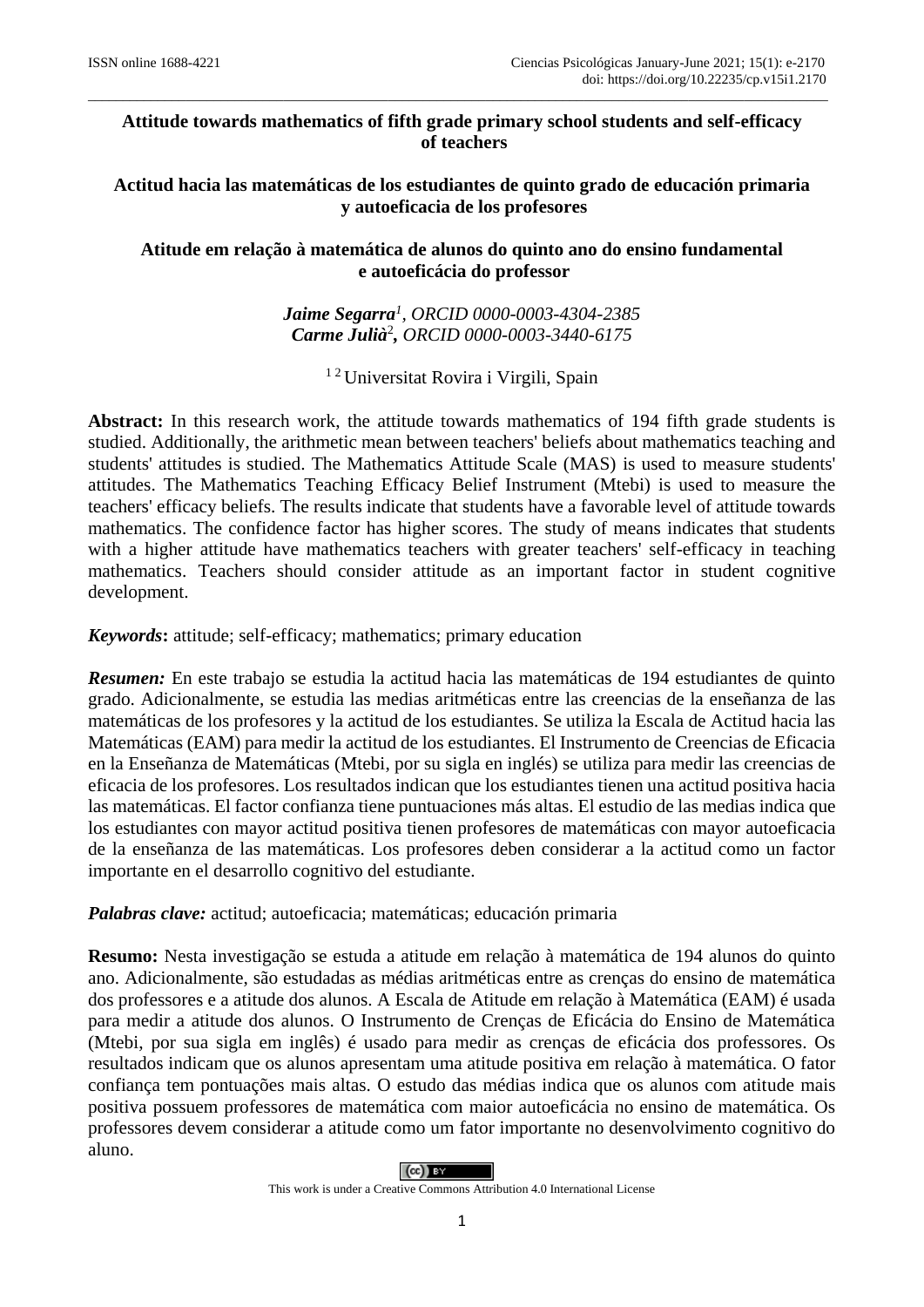#### *Palavras-chave***:** atitude; autoeficácia; matemática; educação primária

Received: 05/18/2020 Accepted: 03/03/2021

How to cite:

\_\_\_\_\_\_\_

Segarra, J. & Julià, C. (2021). Actitud hacia las matemáticas de los estudiantes de quinto grado de educación primaria y autoeficacia de los profesores. *Ciencias Psicológicas, 15*(1), e-2170. doi: https://doi.org/10.22235/cp.v15i1.2170

\_\_\_\_\_\_\_\_\_\_\_\_\_\_\_\_\_\_\_\_\_\_\_\_\_\_\_\_\_\_\_\_\_\_\_\_\_\_\_\_\_\_\_\_\_\_\_\_\_\_\_\_\_\_\_\_\_\_\_\_\_\_\_\_\_\_\_\_\_\_\_\_\_\_\_\_\_\_\_\_\_\_\_\_\_\_\_\_\_\_\_\_\_\_\_\_\_\_\_\_\_\_\_\_\_\_\_

Correspondence: *Jaime Segarra. Universitat Rovira i Virgili, Spain. E-mail: jaimerodrigo.segarra@urv.cat*

Learning math became a challenge for most of the students. Lack of motivation or learning difficulty causes many students to say "I am not good at math" before they even try to solve math problems. This general problem is considered a matter of attitudes towards mathematics rather than the lack of skills (Colomeischi & Colomeischi, 2015). Bausela (2018) also indicated that a large number of schoolchildren experience difficulties in mathematics.

Some researchers emphasized the importance of studying students' attitude towards mathematics (e.g., Aiken, 1970; Auzmendi, 1992; Hourigan & Leavy, 2019; Ursini & Sánchez, 2008). It is recognized that the role of motivation and emotions is crucial for learning (Kim, Park & Cozart, 2014). When students lack motivation, their learning process rarely begins, and when students feel desperate, their learning process is easily interrupted (Bandura, 1986; Schunk, 1991).

Besides, Aiken (1970) indicated that attitude is a disposition or tendency learned by an individual to respond positively or negatively to some object, situation, concept or another person. Neale (1969) also defined attitude towards mathematics as an aggregate measure of the likes or dislikes of mathematics, a tendency to participate in or avoid mathematical activities, the belief that one is good or bad at mathematics, and the belief that mathematics math is useful or useless.

Several researchers indicated that students should have a positive attitude towards mathematics, since it influences their academic performance in mathematics (e.g., Bazán, Espinosa & Farro, 2001; Figueroa et al., 2012; Salaya, 2006). However, some researchers showed that students at all levels of education often have negative attitudes towards mathematics (e.g., Boaler, 1997; Michaluk, Stoiko, Stewart, & Stewart, 2018). However, it is important that students have positive attitudes towards mathematics, since attitudes affect their academic performance and behavior (Cueto, Andrade & León, 2003).

Moreover, in the belief construct, Bandura (1977) indicated that the belief that people have are their own abilities to carry out appropriate behaviors, in a way that allows them to successfully achieve a goal. A person's self-efficacy can influence the effort they make in a given situation and how long they persist in a given task (Goddard, Hoy, & Woolfolk, 2004). Expectations determine how much effort people will expend and how long they will persist to face obstacles and aversive experiences. The stronger the perceived self-efficacy, the more active the efforts will be.

Taking into account Bandura's theory (1977; 1997), studies of teachers' efficacy beliefs have been based on two separate dimensions (Hassan & Hassan, 2012). The first dimension, teaching selfefficacy, represents a teacher's belief in their abilities and capabilities to be an effective teacher. The second dimension, the expectation of teaching outcomes, is a teacher's belief that effective teaching can achieve good student learning, regardless of external factors such as family environment, family background, and the influence of parents (Swars, Hart, Smith, Smith and Tolar, 2007).

Several researchers have studied the attitude towards mathematics of students (e.g., Recber, Isiksal, & Koç, 2018; Shahid & Ullah, 2008). Besides, other researchers studied the influence of teachers' beliefs on students' attitudes (e.g., Chang, 2015).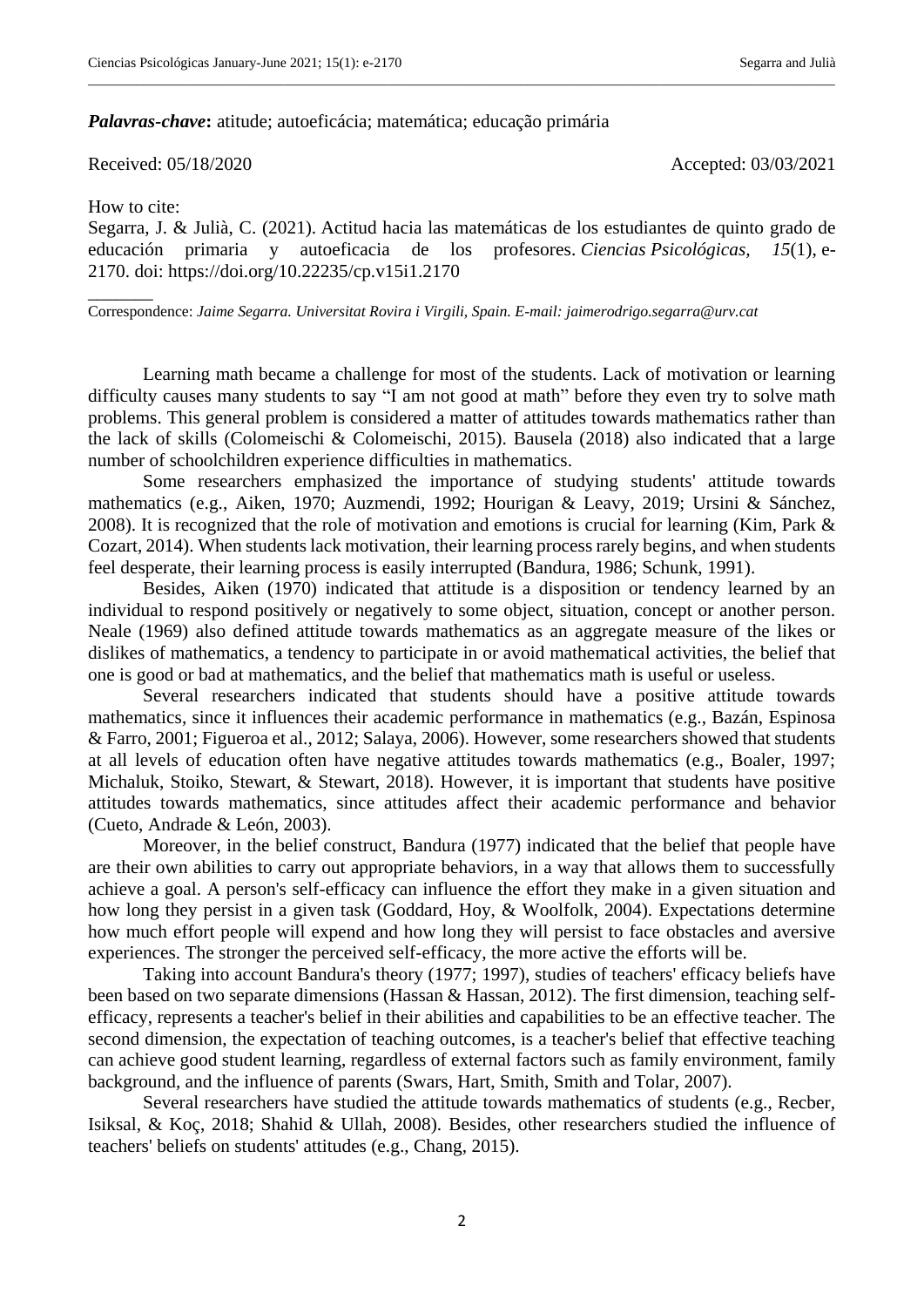Nicolaidou and Philippou (2003) studied the relationships between students' attitudes towards mathematics, self-efficacy beliefs, and problem solving (academic achievement). In a sample of 238 fifth-grade students, the authors found that there is a significant relationship between attitudes and academic achievement; and a stronger relationship between efficacy and academic achievement. Attitudes and efficacy were also correlated and both predicted academic achievement in problem solving. However, efficacy was a more powerful predictor than attitudes.

\_\_\_\_\_\_\_\_\_\_\_\_\_\_\_\_\_\_\_\_\_\_\_\_\_\_\_\_\_\_\_\_\_\_\_\_\_\_\_\_\_\_\_\_\_\_\_\_\_\_\_\_\_\_\_\_\_\_\_\_\_\_\_\_\_\_\_\_\_\_\_\_\_\_\_\_\_\_\_\_\_\_\_\_\_\_\_\_\_\_\_\_\_\_\_\_\_\_\_\_\_\_\_\_\_\_\_

Shahid and Ullah (2008) with a sample of 685 tenth-year high school students applied the mathematical attitude scale of Fennema and Sherman (1976). The authors indicated that the success of students in mathematics depends on the attitude towards mathematics. They also indicated that attitude influences students' participation rate in math class.

Mohamed and Waheed (2011) studied the attitude towards mathematics. A total of 200 high school students were administered a questionnaire to find out their attitudes towards mathematics, the students answered questions about their personal confidence in mathematics and the perceived usefulness of mathematics. The authors founded that attitude is a factor that influences students' academic achievement in mathematics. Additionally, the results show that students have a positive attitude towards mathematics.

Chang (2015) examined the relationships between the efficacy beliefs of fifth grade teachers with the self-efficacy and mathematical performance of their students. Using a sample of 1,244 students and 58 teachers, the authors found that the efficacy beliefs of mathematics teachers have a significant influence on students' self-efficacy and academic achievement in mathematics.

Attitude towards mathematics is a construct that plays an important role in mathematics education (Zan & Di Martino, 2007). Besides, Charalambous, Philippou and Kyriakides (2008) emphasized the importance of studying the construct of beliefs about the efficacy of mathematics teaching since it is related to the academic performance of students. In this context, this research focuses on the study of the attitude towards mathematics of fifth grade students in Primary Education. Additionally, the means between the attitude towards mathematics of fifth grade students and the belief in the self-efficacy of mathematics teaching held by mathematics teachers are studied. Unlike other studies, this paper will study five factors of the attitude of mathematics and the beliefs of the efficacy of teaching mathematics.

We defined three questions to fulfill the purpose of the investigation:

- 1. What is the level of the attitude towards mathematics of the fifth-grade students of primary education?
- 2. Are there significant differences between the five factors of the attitude towards mathematics of students in the fifth grade of primary education?
- 3. Is there a correspondence between the high means of the mathematics teaching efficacy belief and the attitude towards mathematics of the fifth-grade students?

## **Method**

## *Participants*

The participants in this study corresponded to fifth-grade students from five primary education in the city of Tarragona, Spain, in the academic period 2019-2020. Participation was voluntary and anonymous. The sample of this study corresponds to  $n = 194$ . The students are in the fifth grade (approximately 9 to 11 years old). Besides, there is a sample of grade level teachers (classroom) to whom the test was applied, specifically there are 8 teachers (mathematics) of the 5th grade of primary education.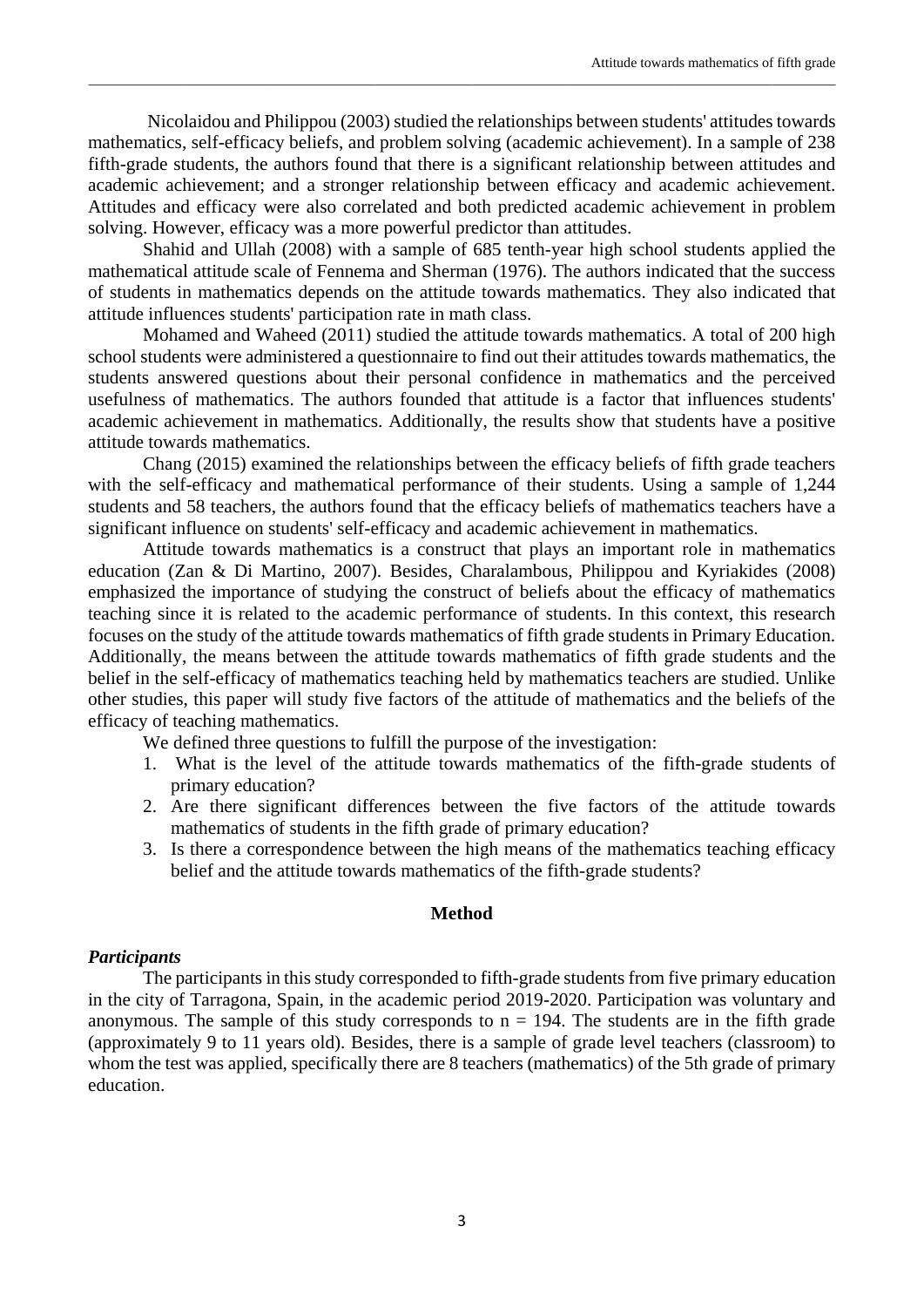#### *Instruments*

For this research, we used two instruments: 1) the Attitude towards Mathematics Scale (AMS) by Auzmendi (1992) was applied to fifth grade students; 2) the Mathematics Teaching Efficacy Belief Instrument (Mtebi) for teachers (Enochs, Smith & Huinker, 2000), was applied to mathematics teachers.

\_\_\_\_\_\_\_\_\_\_\_\_\_\_\_\_\_\_\_\_\_\_\_\_\_\_\_\_\_\_\_\_\_\_\_\_\_\_\_\_\_\_\_\_\_\_\_\_\_\_\_\_\_\_\_\_\_\_\_\_\_\_\_\_\_\_\_\_\_\_\_\_\_\_\_\_\_\_\_\_\_\_\_\_\_\_\_\_\_\_\_\_\_\_\_\_\_\_\_\_\_\_\_\_\_\_\_

The Attitude towards Mathematics Scale (AMS) allows a comprehensive analysis of the attitude towards mathematics for students, collecting the most significant factors for its study (Auzmendi, 1992). The AMS consists of 25 items on a five-point Likert scale that measures from one (*totally disagree*) to five (*totally agree*). As in the Mtebi, the third element of the Likert scale, which was in the original version of the AMS, was eliminated. The AMS establishes five factors: liking (4, 9, 14 and 24), anxiety (2, 3, 7, 8, 12, 13, 17, 18 and 22), motivation (5, 10 and 25), utility (1, 6, 15, 16, 19 and 21) and confidence (11, 20 and 23). Ten of the items on the AMS have an inverse score (2, 5, 7, 10, 12, 15, 16, 17, 22 and 25). Responses to these items should be inverted before being added to the total AMS score. To obtain the partial result for each factor, the scores obtained in the corresponding items are added.

The Stebi (adapted Mtebi) has two forms: for teachers in training and for teachers in service (Enochs & Riggs, 1990). In this research, the Mtebi was adapted for in-service teachers, the questions were reformulated in the present tense. Several researchers used the MTEBI in in-service teachers (e.g., Liu, Jack, & Chiu, 2007; Segarra & Julià, 2020; Swars, Daane & Giesen, 2006; Takunyaci, & Takunyaci, 2014). The Mtebi consists of 21 questions on a five-point Likert scale that measures from one (*totally disagree*) to five (*totally agree*). As in (Liu et al., 2007; Segarra & Julià, 2020), the third element of the Likert scale, which was in the original version of MTEBI, was removed to encourage teachers to indicate a level of certainty. The MTEBI is made up of two subscales. The first is the Personal Mathematics Teaching Efficacy or Teaching Self-Efficacy (PMTE) subscale, which is made up of 13 items (2, 3, 5, 6, 8, 11, 15, 16, 17, 18, 19, 20 and 21). The other subscale is the Mathematics Instructional Outcome Expectation (MTOE), which is made up of 8 items (1, 4, 7, 9, 10, 12, 13, and 14). Eight of the PMTE items have an inverse score (3, 6, 8, 15, 17, 18, 19 and 21). Responses for these items should be reversed before being added to the total PMTE score.

#### *Procedure*

The two instruments Mtebi and AMS were delivered to the directors of each educational institution. Subsequently, the principal was in charge of passing the mathematics teaching effectiveness beliefs test (Mtebi) to the mathematics teachers in each classroom, in this test the teachers had 20 minutes to answer the 21 questions. The attitude towards mathematics test (AMS) was delivered to each classroom tutor, so that after the respective authorization of the legal representatives, the test could be applied. They had 40 minutes to answer the 25 questions. For the application of the AMS, the respective accompaniment to the tutors was carried out in order to guarantee the control of the application of the instrument.

#### *Data analysis*

This research is a quantitative study. To determine the reliability of the results obtained, the internal consistency of the scales was analyzed with Cronbach's alpha test (Cronbach, 1951). Table 1 shows the Cronbach's alpha coefficients of the AMS and its five factors (liking, anxiety, motivation, usefulness and confidence). In addition, Table 1 shows the Cronbach's alpha coefficients for the Mtebi and its two subscales (PMTE and MOTE). George and Mallery (2003) provided the following general rules for Cronbach's alpha (α> 0.9 – Excellent; α> 0.8 – Good; α> 0.7 – Fair; α> 0.6 – Questionable;  $\alpha$  as  $0.5$  – Poor; and  $\alpha$  <0.5 - Unacceptable). In the case of the motivation and confidence factors, the Cronbach's alpha value is bad, this fact is caused because these two factors are less differentiated and specific (Auzmendi, 1992). In addition, it must be considered that both scales are composed of three items and that the internal consistency found through the Cronbach's α method tends to be lower if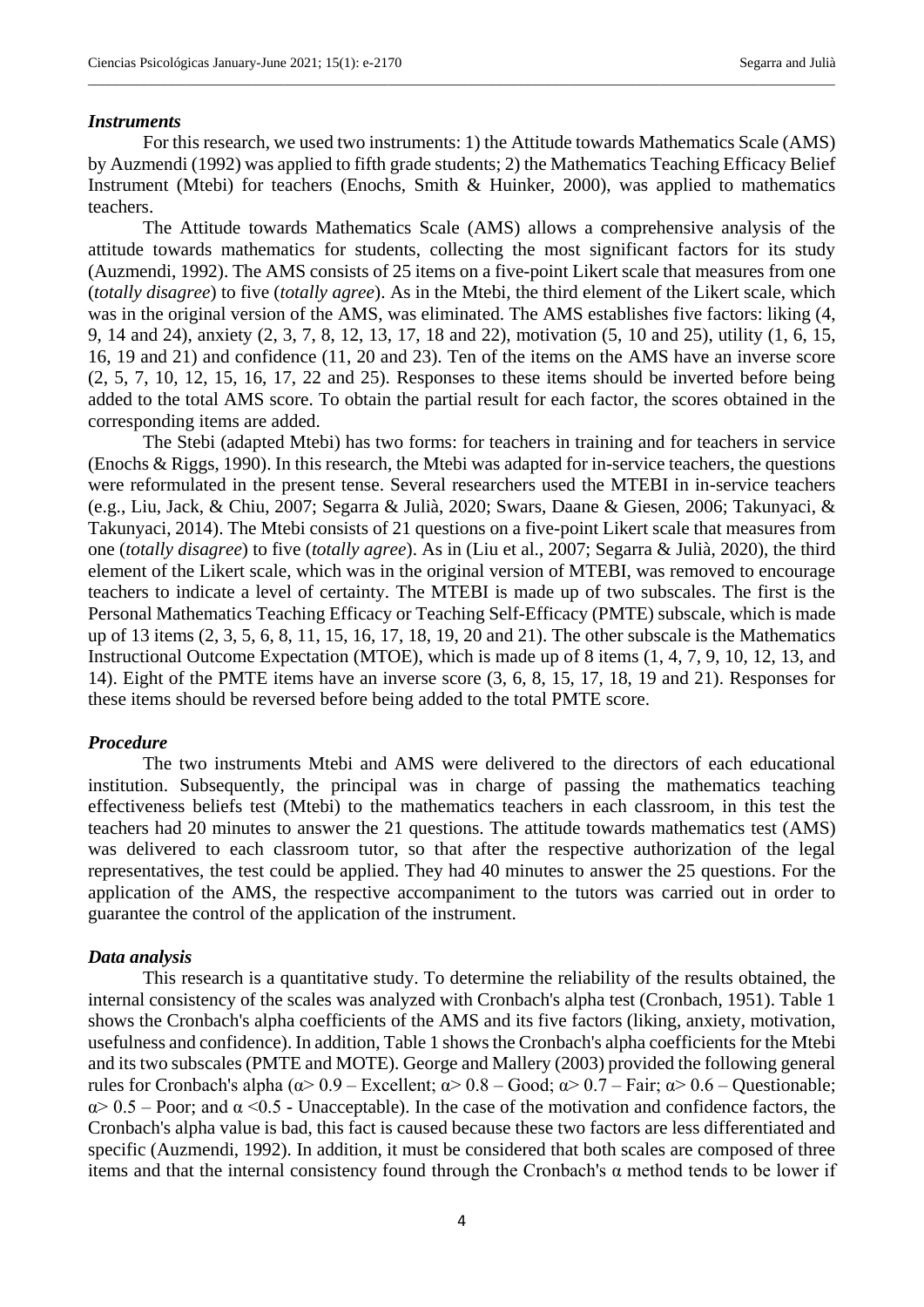the number of items in an instrument is reduced (Auzmendi, 1992). It is important to note that Cronbach's alpha for the total AMS is good and for the total Mtebi it is excellent.

\_\_\_\_\_\_\_\_\_\_\_\_\_\_\_\_\_\_\_\_\_\_\_\_\_\_\_\_\_\_\_\_\_\_\_\_\_\_\_\_\_\_\_\_\_\_\_\_\_\_\_\_\_\_\_\_\_\_\_\_\_\_\_\_\_\_\_\_\_\_\_\_\_\_\_\_\_\_\_\_\_\_\_\_\_\_\_\_\_\_\_\_\_\_\_\_\_\_\_\_\_\_\_\_\_\_\_

All descriptive and inferential statistics calculations were performed using the R programming language. Graphics were generated in R Studio and Microsoft Excel.

| Table 1.                |                    |
|-------------------------|--------------------|
| Cronbach's alpha values |                    |
| Scales / Factors        | $\alpha$ -Cronbach |
| AMS (Students)          | .89                |
| Pleasure                | .72                |
| Anxiety                 | .81                |
| Motivation              | .58                |
| Utility                 | .67                |
| Confidence              | .51                |
| <b>MTEBI</b> (Teachers) | .91                |
| <b>PMTE</b>             | .85                |
| MTOE                    | .71                |

### **Results**

## *Question 1. What is the level of the attitude towards mathematics of the fifth grade students of Primary Education?*

This section studies the results of the AMS and each of the five factors. To measure the AMS and its factors, it is essential that when assigning the numerical scores to the answers, it is taken into account whether the statement is in a positive or negative sense. Table 2 shows the criteria used to classify these variables as positive and negative. To perform the criteria in Table 2, the reference by Ursini and Sánchez (2019) was analyzed.

| Table 2.        |          |
|-----------------|----------|
| Variable level  |          |
| Arithmetic mean | level    |
| 1.00-2.50       | Negative |
| $2.51 - 4.00$   | Positive |

The results indicate that the arithmetic mean of the attitude towards mathematics is 3.07. Considering the values in Table 2, we can affirm that the attitude towards mathematics is positive in 86 % of the fifth-grade students of primary education. However, 14 % of the participants have a negative attitude towards mathematics. Next, the arithmetic mean scores of each of the AMS factors are studied.

**Pleasure factor.** Table 3 shows the scores of the arithmetic means and standard deviations obtained in the four questions of the pleasure factor. In this factor, students obtain a mean score of 2.64 (SD = .77). 54 % of students have a positive liking for mathematics. However, it must be considered that a large percentage have negative liking towards mathematics (46 %). The arithmetic mean score obtained in this factor is lower than the arithmetic mean scores obtained in the AMS (2.64 <3.07). Note that the highest score is question 14 with a mean of 2.96. On the other hand, question 9 obtains the lowest score of the mean of 2.22.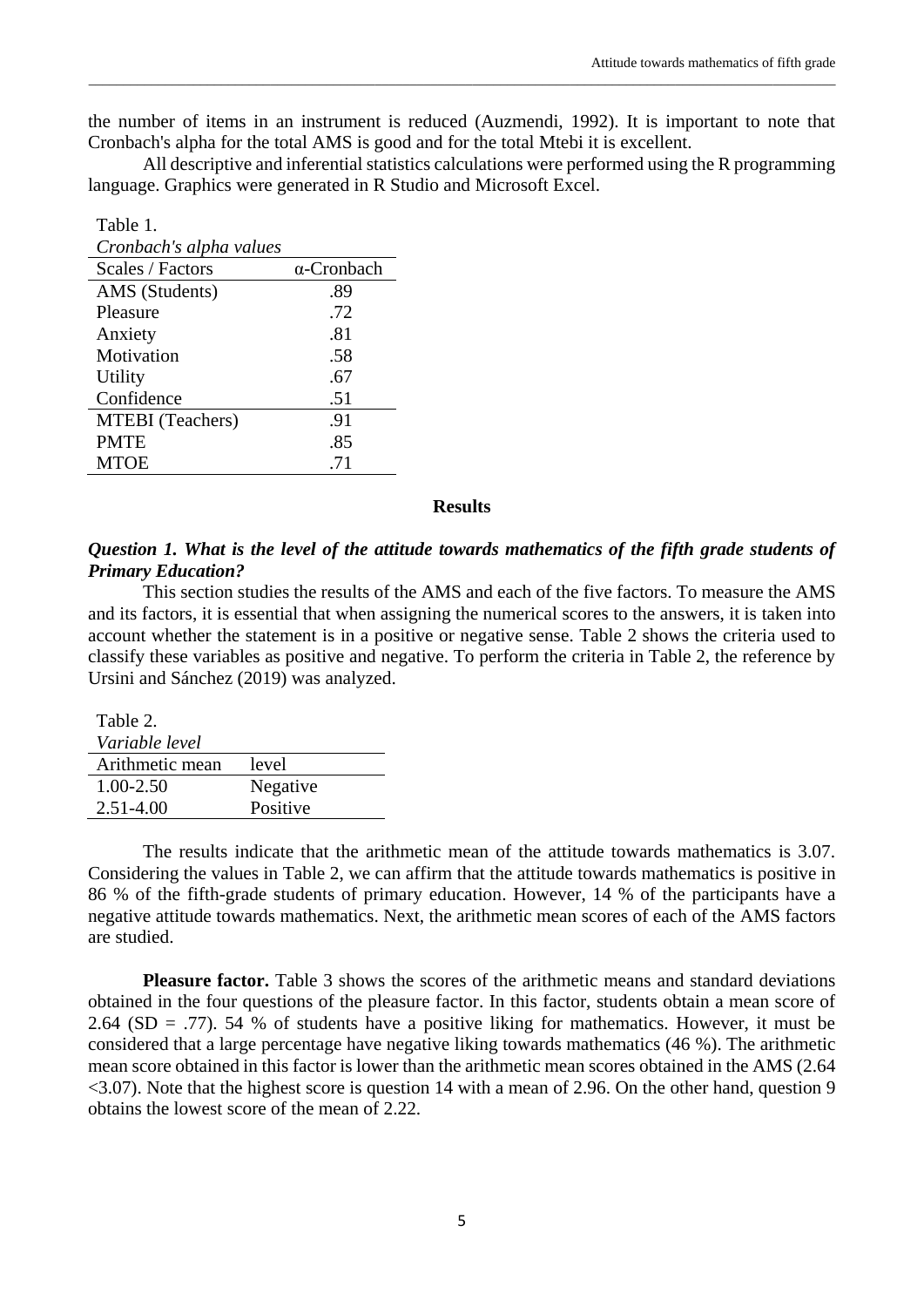## Table 3.

|                | <i>i</i> reasure factor towards mathematics             |      |      |
|----------------|---------------------------------------------------------|------|------|
| $N^{\rm o}$    | <b>Items</b>                                            | M    | DE   |
| $\overline{4}$ | Using mathematics is fun.                               | 2.77 | 1.02 |
|                | I enjoy talking to others about mathematics.            | 2.22 | 1.07 |
| 14             | Mathematics is enjoyable and stimulating to me.         | 2.96 | 1.02 |
| 24             | If I had the chance, I would enroll in more mathematics | 2.38 | 1.03 |
|                | courses than are required.                              |      |      |

\_\_\_\_\_\_\_\_\_\_\_\_\_\_\_\_\_\_\_\_\_\_\_\_\_\_\_\_\_\_\_\_\_\_\_\_\_\_\_\_\_\_\_\_\_\_\_\_\_\_\_\_\_\_\_\_\_\_\_\_\_\_\_\_\_\_\_\_\_\_\_\_\_\_\_\_\_\_\_\_\_\_\_\_\_\_\_\_\_\_\_\_\_\_\_\_\_\_\_\_\_\_\_\_\_\_\_

*Pleasure factor towards mathematics*

*Anxiety factor.* Table 4 shows the arithmetic mean scores and standard deviations obtained for each anxiety factor question. In this factor, students obtain a mean score of  $3.08$  (SD = .63). The value of the mean score corresponding to the anxiety factor is higher than the arithmetic mean score for the attitude towards mathematics  $(3.08 > 3.07)$ . In this factor, it should be taken into account that the scale is coded so that the higher the score, the lower the anxiety (Flores & Auzmendi, 2015). Considering the mean and the type of coding of this scale, it can be said that the students have a low level of anxiety. It is important to highlight that question 18 has a lower score with an arithmetic mean of 2.82; question 22 has a higher score ( $M = 3.27$ ).

Table 4.

*Anxiety factor towards mathematics*

| $N^{o}$ | Items                                                     | M    | ED   |
|---------|-----------------------------------------------------------|------|------|
| 2       | I am pretty bad at mathematics.                           | 3.14 | 0.91 |
| 3       | Studying or working with mathematics does not scare me at | 3.25 | 0.99 |
|         | all.                                                      |      |      |
| 7       | Mathematics is one of the subjects that I fear the most.  | 3.30 | 0.96 |
| 8       | I am confident when I face with a mathematics problem.    | 3.24 | 0.87 |
| 12      | When I face a mathematics problem, I feel unable to think | 3.09 | 0.96 |
|         | clearly.                                                  |      |      |
| 13      | I am calm when I face with a mathematics problem.         | 2.96 | 0.96 |
| 17      | Working with math makes me feel nervous.                  | 3.21 | 1.01 |
| 18      | I do not get upset when I have to work on mathematics     | 2.82 | 1.13 |
|         | problems.                                                 |      |      |
| 22      | Mathematics makes me feel uncomfortable and nervous.      | 3.27 | 0.97 |

*Utility factor.* Table 5 shows the arithmetic mean scores corresponding to each of the utility factor questions. The mean score for this factor is  $3.01$  (SD = .58). The value of the mean score of this factor is lower than the arithmetic mean score of the AMS (3.01 <3.07). Considering Table 2, we can affirm that the students responded in a positive sense about the utility. In this factor, the highest score ( $M = 3.40$ ) was obtained in question 6 and the lowest score ( $M = 2.52$ ) in question 19. Table 5 shows that, in all the questions, the students give an answer in positive sense.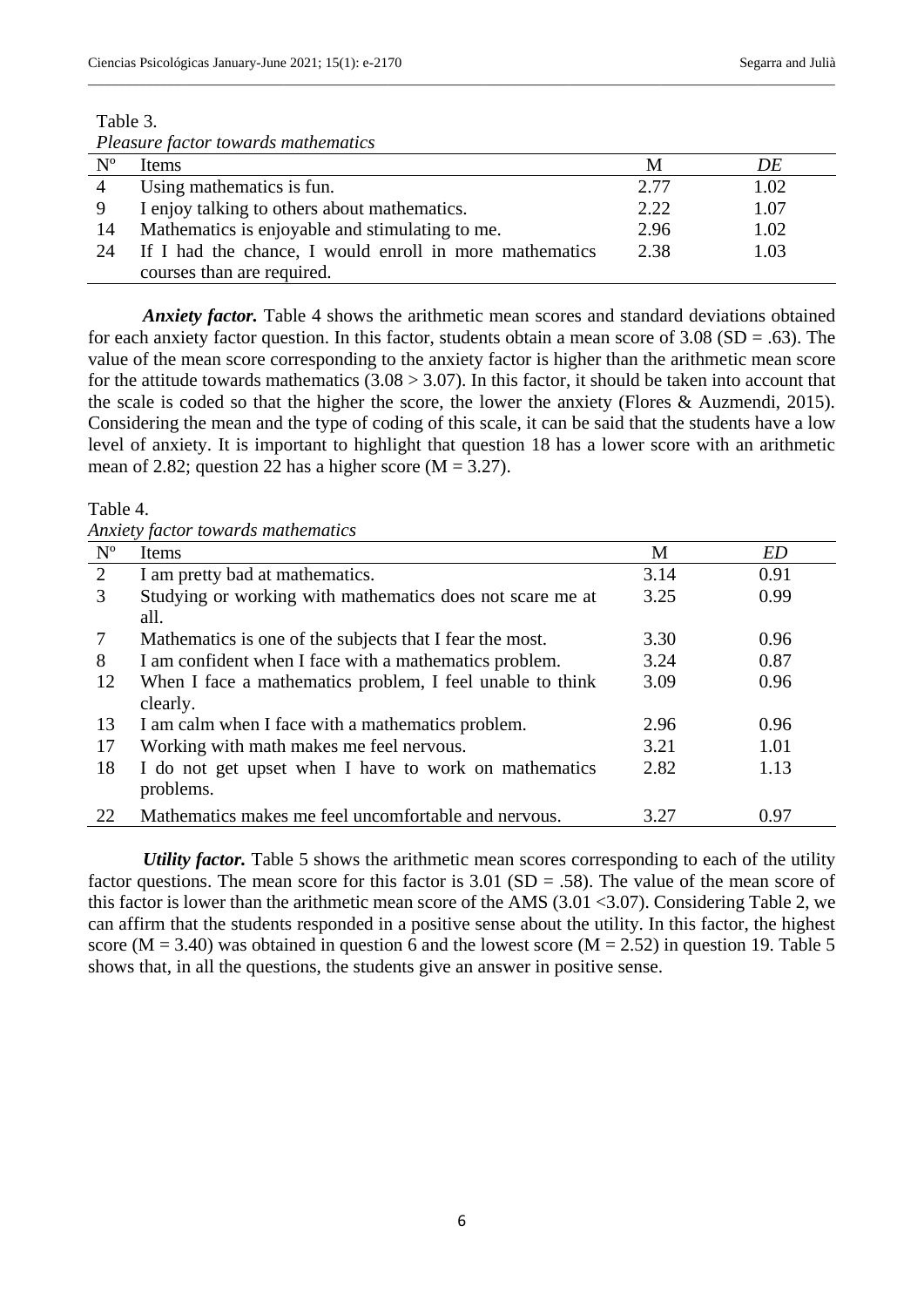|              | Utility factor towards mathematics                                                                    |      |      |
|--------------|-------------------------------------------------------------------------------------------------------|------|------|
| $\mathbf{o}$ | Items                                                                                                 | M    | DE   |
|              | I consider mathematics to be a very necessary subject in my<br>studies.                               | 3.53 | 0.79 |
| 6            | I want to get a deeper understanding of mathematics.                                                  | 3.40 | 0.84 |
| 15           | I hope to have little use of mathematics in my professional<br>life.                                  | 3.16 | 1.02 |
| 16           | I consider that there are other subjects more important than<br>mathematics for my future profession. | 2.56 | 1.07 |
| 19           | I would like to have an occupation in which I had to use<br>mathematics.                              | 2.52 | 1.03 |
| 21           | For my professional future, mathematics is one of the most<br>important subjects I have to study.     | 2.91 | 0.98 |

\_\_\_\_\_\_\_\_\_\_\_\_\_\_\_\_\_\_\_\_\_\_\_\_\_\_\_\_\_\_\_\_\_\_\_\_\_\_\_\_\_\_\_\_\_\_\_\_\_\_\_\_\_\_\_\_\_\_\_\_\_\_\_\_\_\_\_\_\_\_\_\_\_\_\_\_\_\_\_\_\_\_\_\_\_\_\_\_\_\_\_\_\_\_\_\_\_\_\_\_\_\_\_\_\_\_\_

# Table 5.

*Motivation factor*. Table 6 shows the arithmetic mean scores and the standard deviations of the scores given for the motivation factor questions, with a mean score of  $3.18$  (SD = 0.70). The arithmetic mean score of this factor is higher than the arithmetic mean score of the AMS (3.18 > 3.07). 79 % of students responded positively to the motivational factor questions. In this factor, the highest score of the arithmetic mean is in question 25, followed by question 5, and the question with the lowest score is 10. Table 6 shows that, in all the questions, the students give a positive answer.

Table 6.

*Motivation factor towards mathematics*

| $N^{\rm o}$ | <b>Items</b>                                               | М    | DE   |
|-------------|------------------------------------------------------------|------|------|
|             | Mathematics is too theoretical to be of any use to me.     | 3.19 | 1.04 |
| 10          | Mathematics can be useful for those who decide to pursue a | 3.04 | 1.10 |
|             | "science" degree, but not for the rest of the students.    |      |      |
| 25          | The topics taught in math classes is very uninteresting.   | 3.23 | 0.99 |

*Confidence factor.* Table 7 shows the values of the arithmetic mean scores corresponding to the questions of the confidence factor. The average score obtained by the students in this is 3.44 (SD = .55). The value of the score of the mean of this factor is higher than the score of the arithmetic mean of the AMS (3.44 > 3.07). Besides, 79 % of the students answered the questions of this factor in a positive sense. Question 23 has the highest score, followed by question 11. Finally, there is question 20 with a lower arithmetic mean score. Table 7 shows that, in the three questions, the students give an answer in the positive sense.

Table 7.

| Confidence factor towards mathematics |  |  |  |  |
|---------------------------------------|--|--|--|--|
|---------------------------------------|--|--|--|--|

| $N^{\circ}$ | <b>Items</b>                                        | M    | ED   |
|-------------|-----------------------------------------------------|------|------|
| -11-        | Having good mathematics skills will increase my job | 3.46 | 0.85 |
|             | prospects.                                          |      |      |
| 20          | It gives me great satisfaction to be able to solve  | 3.41 | 0.91 |
|             | mathematics problems.                               |      |      |
| 23          | If I set my mind to it, I think I would master the  | 3.49 | 0.87 |
|             | mathematics well.                                   |      |      |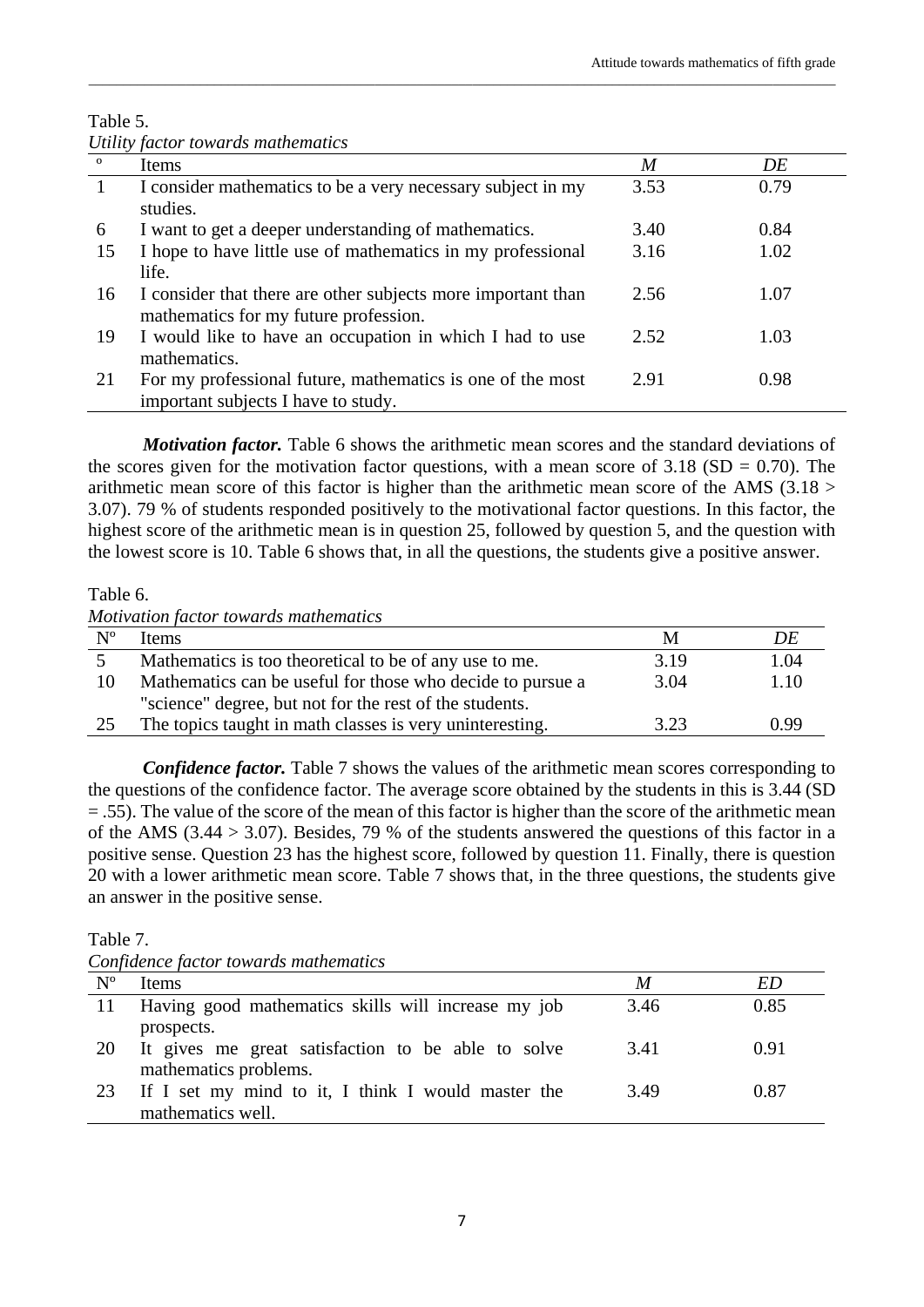# *Question 2. Are there significant differences between the five factors in fifth-grade students' attitude toward mathematics?*

\_\_\_\_\_\_\_\_\_\_\_\_\_\_\_\_\_\_\_\_\_\_\_\_\_\_\_\_\_\_\_\_\_\_\_\_\_\_\_\_\_\_\_\_\_\_\_\_\_\_\_\_\_\_\_\_\_\_\_\_\_\_\_\_\_\_\_\_\_\_\_\_\_\_\_\_\_\_\_\_\_\_\_\_\_\_\_\_\_\_\_\_\_\_\_\_\_\_\_\_\_\_\_\_\_\_\_

To carry out the study, the total score of the questions for each factor obtained by each participant was calculated (the total score is averaged by the number of items rated by the participant). To study the distribution of the scores, Figure 1 shows the arithmetic mean scores of the five factors corresponding to fifth grade students. Specifically, the boxplot allows you to identify the quartiles, the median (represented by horizontal lines in thinner regions), and the mean (denoted by dots).



Figure 1 shows that the range of values of the liking factor is clearly wider than the other four groups. Specifically, the minimum value of the liking factor is the smallest (1). In the case of the anxiety factor, the number of small values is below 1.5. In the case of the motivation, utility and trust factors, there are outliers lower than 1.5. Additionally, it shows that the pleasure factor has a lower score in the arithmetic mean.

Moreover, to verify if the differences between arithmetic means are statistically significant. Compliance with the normality hypothesis conditions (Shapiro-Wilk) and homoscedasticity (Bartlett) (p-value> .05) is verified. According to the data conditions, the Anova test is applied. The Anova result indicates that there are significant differences between the arithmetic means of the five groups  $(F = 41.89, p = 1.66 \times 10-32)$ . Subsequently, a post-hoc analysis is applied to study the significant differences between each pair of groups. Specifically, Tukey's HSD test (honestly significant difference) is applied. Table 8 shows the p-values, which allow us to conclude that the difference between the calculated arithmetic mean scores is statistically significant between most pairs of the AMS factors. Among the even factors with no significant differences are: anxiety and motivation (p  $= .68$ ); anxiety and utility ( $p = .73$ ); and, finally, motivation and utility ( $p = .079$ ).

### Table 8.

|  |  |  |  | Confidence factor towards mathematics |
|--|--|--|--|---------------------------------------|
|--|--|--|--|---------------------------------------|

| ------------        |                        |                       |                       |                        |
|---------------------|------------------------|-----------------------|-----------------------|------------------------|
| Factor              | Pleasure               | Anxiety               | Motivation            | Utility                |
| Anxiety $(\rho)$    | $2.89 \times 10^{-11}$ |                       |                       |                        |
| Motivation $(\rho)$ | $1.23 \times 10^{-13}$ | 0.68                  |                       |                        |
| Utility $(\rho)$    | $7.37 \times 10^{-8}$  | 0.73                  | 0.079                 |                        |
| Confidence $(\rho)$ | $1.21 \times 10^{-13}$ | $3.45 \times 10^{-7}$ | $2.36 \times 10^{-4}$ | $1.81 \times 10^{-10}$ |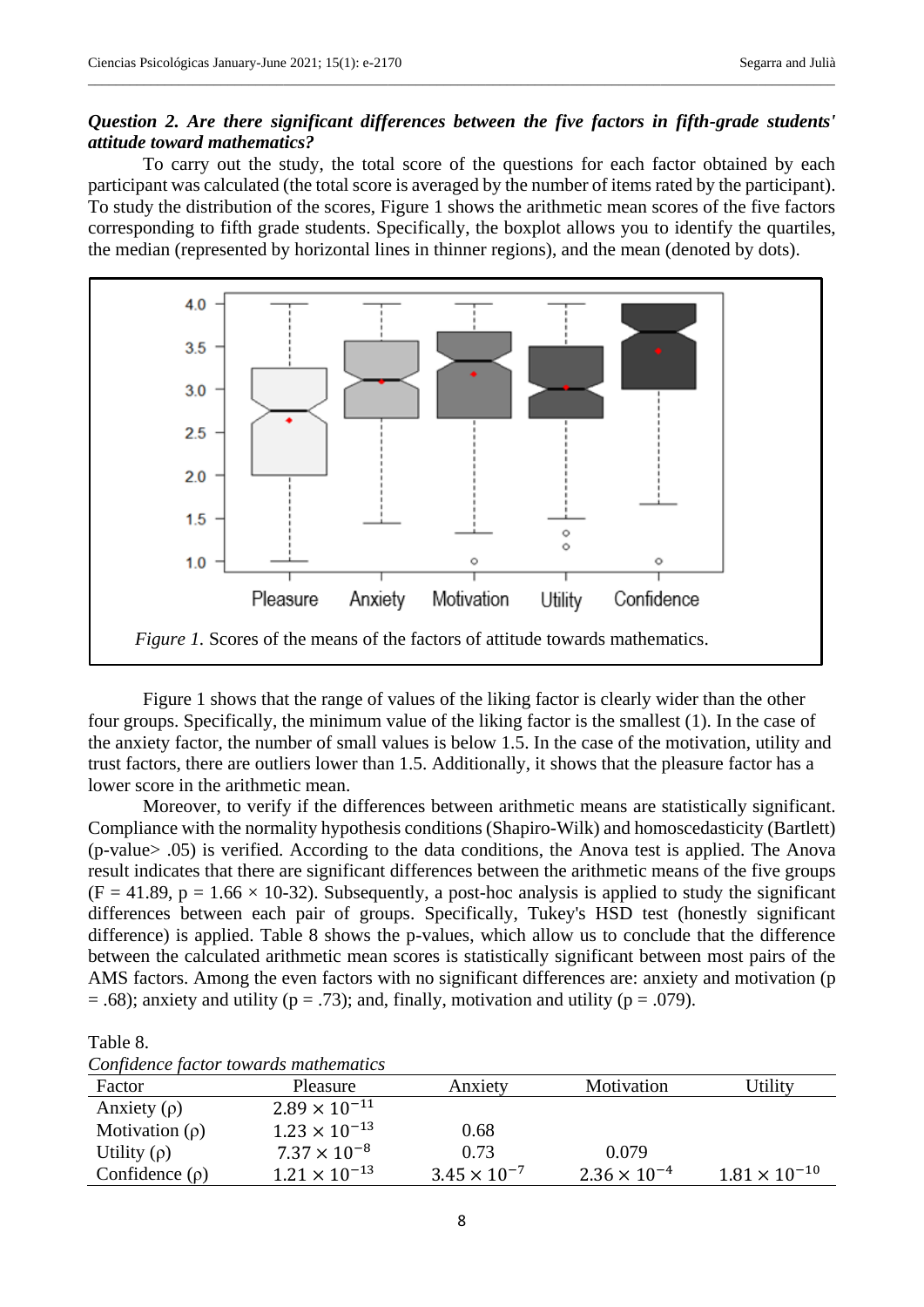## *Question 3. Is there a correspondence between the high means of the mathematics teaching efficacy belief and the attitude towards mathematics of the fifth-grade students?*

\_\_\_\_\_\_\_\_\_\_\_\_\_\_\_\_\_\_\_\_\_\_\_\_\_\_\_\_\_\_\_\_\_\_\_\_\_\_\_\_\_\_\_\_\_\_\_\_\_\_\_\_\_\_\_\_\_\_\_\_\_\_\_\_\_\_\_\_\_\_\_\_\_\_\_\_\_\_\_\_\_\_\_\_\_\_\_\_\_\_\_\_\_\_\_\_\_\_\_\_\_\_\_\_\_\_\_

Table 9 shows the arithmetic means and standard deviations of the scores obtained by the fifth-grade teachers. Considering the values in Table 2, the teachers give an affirmation in the positive sense to the questions of the PMTE and MTOE subscale.

| Table 9.    |      |                                                     |
|-------------|------|-----------------------------------------------------|
|             |      | Arithmetic mean and standard deviation (PMTE, MTOE) |
|             | M    | SD)                                                 |
| <b>PMTE</b> | 2.97 | 0.35                                                |
| <b>MTOE</b> | 2.52 | 0.28                                                |

Table 10 shows the arithmetic means of the scores obtained by the fifth-grade teachers of primary education in the self-efficacy of mathematics teaching (PMTE). In addition, Table 10 shows the arithmetic means of the scores obtained by the fifth-grade students in the attitude towards mathematics. Specifically, Table 10 shows the means of the eight groups studied.

Table 10. *Arithmetic mean of AMS and PMTE*

|        | <u>the internet mean</u> of the <i>and</i> that |             |
|--------|-------------------------------------------------|-------------|
|        | AMS                                             | <b>PMTE</b> |
| Grup 1 | $3.29*$                                         | $3.38*$     |
| Grup 2 | $3.27*$                                         | $3.54*$     |
| Grup 3 | $3.09*$                                         | $2.92*$     |
| Grup 4 | 3.03                                            | 2.77        |
| Grup 5 | 2.95                                            | 2.77        |
| Grup 6 | 2.93                                            | 2.38        |
| Grup 7 | 2.82                                            | 2.80        |
| Grup 8 | $3.18*$                                         | $3.15*$     |
|        |                                                 |             |

\* Higher scores (statistically significant).

To determine which groups of students and teachers obtain different scores in attitude and self-efficacy, respectively, the t-Student test and Anova are applied. On the other hand, to determine which groups have higher scores, Tukey's HSD test is applied. Therefore, it can be said that the teachers of group 1, 2, 3 and 8 have a significantly higher mean  $(p < .05)$  than the other groups in the PMTE. Similarly, students in groups 1, 2, 3 and 8 have a significantly higher mean ( $p < .05$ ) than the other groups in attitude towards mathematics. It can be verified that the groups coincide, the students with greater attitude have teachers with greater self-efficacy.

Table 11 shows the arithmetic means of the scores obtained by the mathematics teachers of the fifth grade of primary education in the expectation of results (MTOE). In addition, Table 11 shows the arithmetic means of the scores obtained by the fifth grade students in the attitude towards mathematics.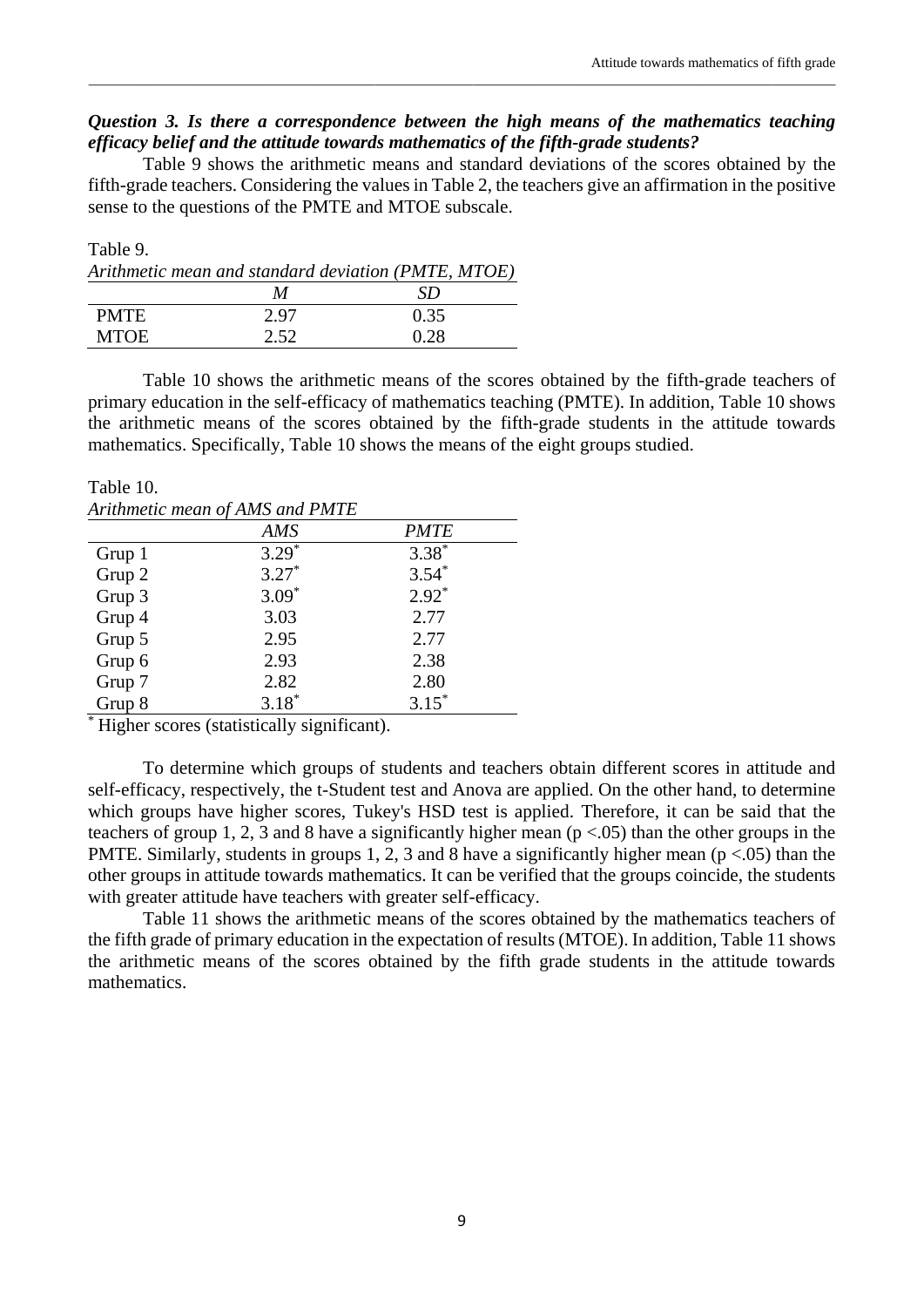|        | AMS     | <b>MTOE</b> |
|--------|---------|-------------|
| Grup 1 | $3.29*$ | 2.60        |
| Grup 2 | $3.27*$ | 2.63        |
| Grup 3 | $3.09*$ | $2.75*$     |
| Grup 4 | 3.03    | 2.25        |
| Grup 5 | 2.95    | 2.38        |
| Grup 6 | 2.93    | $2.75*$     |
| Grup 7 | 2.82    | 2.50        |
| Grup 8 | $3.18*$ | $2.88*$     |

Table 11. *Arithmetic mean of AMS and MTOE*

\* Higher scores.

To determine which groups of students and teachers obtain different scores, the Student's t test and Anova are applied. In addition, to determine which groups have higher scores, Tukey's HSD test is applied. Therefore, it can be said that the teachers of group 3, 6 and 8 have a significantly higher mean  $(p < .05)$  than the other groups in the MTOE. Besides, students in group 1, 2, 3 and 8 have a significantly higher mean ( $p < .05$ ) than the other groups in attitude towards mathematics. It can be verified that, unlike in the PMTE, the groups do not coincide. Therefore, it cannot be said that students with a higher attitude have teachers with a higher expectation of results.

\_\_\_\_\_\_\_\_\_\_\_\_\_\_\_\_\_\_\_\_\_\_\_\_\_\_\_\_\_\_\_\_\_\_\_\_\_\_\_\_\_\_\_\_\_\_\_\_\_\_\_\_\_\_\_\_\_\_\_\_\_\_\_\_\_\_\_\_\_\_\_\_\_\_\_\_\_\_\_\_\_\_\_\_\_\_\_\_\_\_\_\_\_\_\_\_\_\_\_\_\_\_\_\_\_\_\_

#### **Discussion**

The purpose of this research was to study the attitude towards mathematics of fifth grade students of primary education. Additionally, the arithmetic means between the attitude towards mathematics of the students and the mathematics teaching efficacy belief of the fifth-grade mathematics teachers was studied.

To answer the first research question, the arithmetic mean scores of each question of the AMS factors for the group of participants were studied. The results indicated that students have a positive attitude towards mathematics. We agree with Tezer and Karasel (2010) who determined that one must have positive attitudes towards mathematics in order to have a good academic performance. Moreover, analyzing each of the factors, the students have a positive liking for mathematics. The results indicated that in the questions of the factor Pleasure they obtain lower scores than the other factors. The lowest score is on question 9 (I have fun talking to others about math). It is important that a high level is obtained in the pleasure factor since people who come to enjoy mathematics increase their intrinsic motivation and improve their learning (Ma & Kishor, 1997). In this study it can be said that the participants have a low level of anxiety. Anxiety is a facilitating variable of academic performance since moderate levels of it will produce, in the student body, a state of alertness or attention that will improve their performance (García, Martínez & Inglés, 2013). Students were found to be positively motivated towards mathematics. We agree, with the research by Flores and Auzmendi (2018), the participants obtain high scores in motivation. Also, in the utility factor it can be said that the students in all the questions respond in a positive sense. Finally, also, in the confidence factor, scores are obtained in a positive sense. This factor is important since mistrust in the use of mathematical concepts and procedures in solving mathematical situations for life, prevents good academic performance (Cardoso et al., 2012).

In the second research question, it was determined that students obtain higher scores in the confidence factor compared to the other factors. Besides, it is evident that in the pleasure factor, students obtain the lowest mean. Additionally, it was determined that there were no significant differences between the anxiety, utility and motivation factors, but it could be determined that these factors obtained higher mean scores than in the pleasure factor and lower mean scores than in the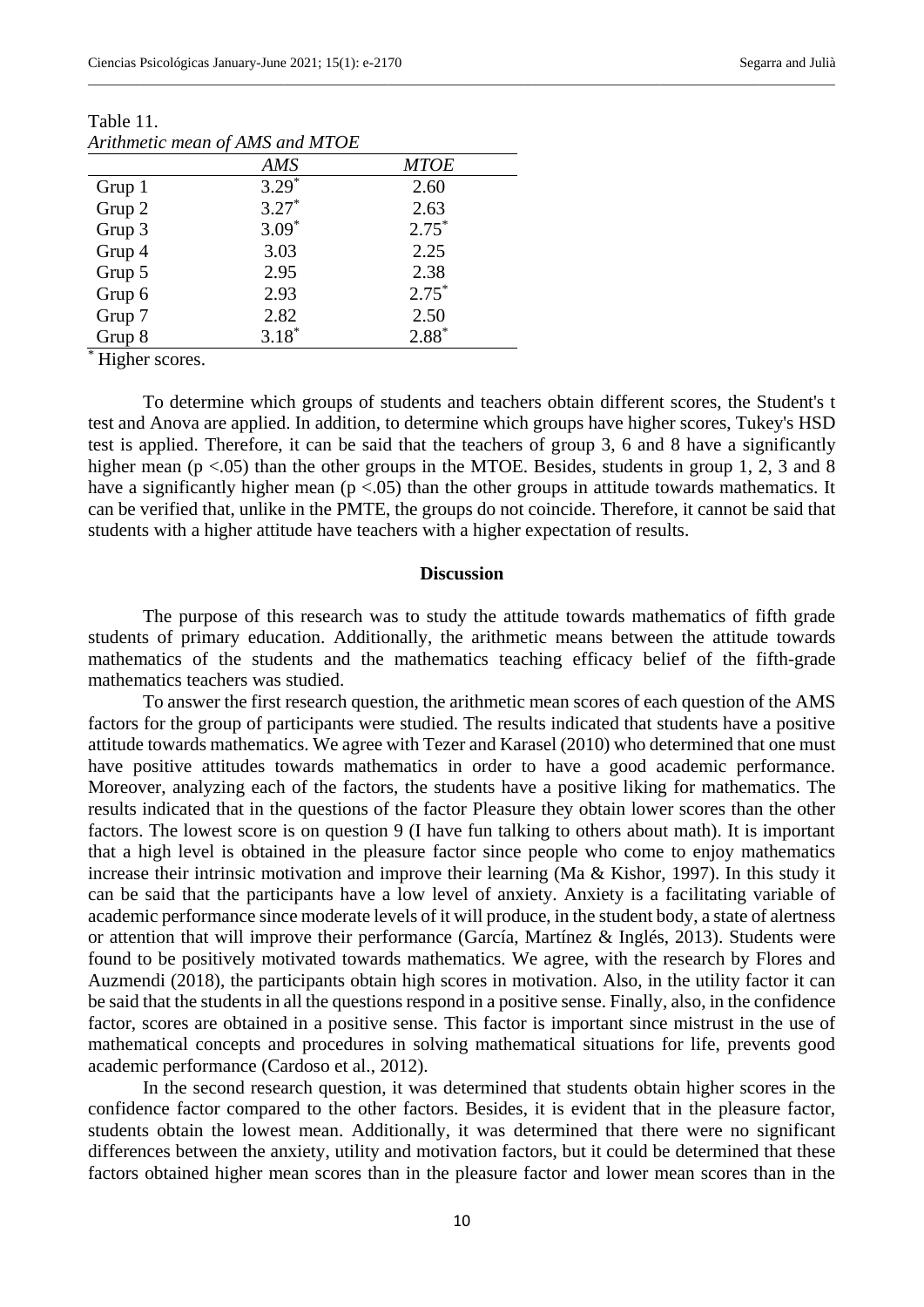trust factor. It is important to point out that it is necessary to implement methodological strategies, in order to increase the pleasure towards mathematics.

\_\_\_\_\_\_\_\_\_\_\_\_\_\_\_\_\_\_\_\_\_\_\_\_\_\_\_\_\_\_\_\_\_\_\_\_\_\_\_\_\_\_\_\_\_\_\_\_\_\_\_\_\_\_\_\_\_\_\_\_\_\_\_\_\_\_\_\_\_\_\_\_\_\_\_\_\_\_\_\_\_\_\_\_\_\_\_\_\_\_\_\_\_\_\_\_\_\_\_\_\_\_\_\_\_\_\_

In the last research question, it was determined that the groups of students that obtain a higher arithmetic mean in attitude towards mathematics have mathematics teachers with greater self-efficacy in teaching mathematics. That is, the self-efficacy of teachers influences the attitude towards mathematics of students. Besides, this relationship is not observed in the results expectation subscale (MTOE). In addition, it should be considered that teacher self-efficacy plays an important role in promoting students' academic achievement and their development of self-efficacy in the classroom, teachers should make efforts to establish a positive and collaborative work environment and learning in the service that promotes mathematics and education (Chang, 2015). Considering these important aspects of the self-efficacy of mathematics teaching, several authors have indicated the importance of providing better teacher preparation programs to develop their self-efficacy (e.g., Incikabi, 2013; Sancar, 2013).

Therefore, it would be very useful to include an assessment of students' attitude towards mathematics at the beginning of an academic period. Ideally, you should provide students with activities and experiences to improve the factors that score the lowest. Therefore, the educational authorities must consider as an important aspect the self-efficacy of the teaching of the teachers since this subscale influences the attitude of the students. It is evident that a low self-efficacy of the teacher can negatively influence the attitude of students, and this in turn, influences their academic performance.

Future research will study the relationship between fifth grade students' attitude towards mathematics and academic achievement; the self-efficacy of teachers and the academic achievement of students; teachers 'self-efficacy, students' attitude and academic achievement (to study the best predictor of academic achievement).

## **References**

- Aiken, L. (1970). Attitudes towards mathematics. *Review of Educational Research, 40*, 551-596. doi: [10.3102/00346543040004551](https://doi.org/10.3102%2F00346543040004551)
- Auzmendi, E. (1992). Las actitudes hacia la matemática-estadística en las enseñanzas media y universitaria. En *Características y medición.* España: Mensajero.
- Bandura, A. (1977). Self-efficacy: Toward a unifying theory of behavioral change. *Psychological review, 84*(2), 191-215. doi: [10.1037/0033-295X.84.2.191](https://psycnet.apa.org/doi/10.1037/0033-295X.84.2.191)
- Bandura, A. (1986). *Social foundations of thought and action: A social cognitivetheory.* Englewood Cliffs, NJ: Prentice Hall.
- Bandura, A. (1997). *Self-efficacy: The exercise of control*. New York: W.H.
- Bausela, E. (2018). PISA 2012: Ansiedad y Bajo Rendimiento en Competencia Matemática. *Revista Iberoamericana de Diagnóstico y Evaluación-e Avaliação Psicológica, 1*(46), 161-173*.* doi: 10.21865/RIDEP46.1.12
- Bazán, J., Espinosa, G., & Farro, C. (2001). *Rendimiento y actitudes hacia la Matemática en el sistema escolar peruano*. Documento de Trabajo Nº 3, Programa MECEP (Medición de la Calidad Educativa Peruana). Lima: Ministerio de Educación.
- Boaler, J. (1997). Setting, social class and survival of the quickest. *British educational research journal, 23*(5), 575-595. doi: [10.1080/0141192970230503](https://doi.org/10.1080/0141192970230503)
- Cardoso, E., Vanegas, E., & Cerecedo, M. (2012). Diagnóstico sobre las actitudes hacia las matemáticas del estudiantado que inicia sus estudios en tres posgrados en administración de empresas. *Revista Electronica EDUCARE, 16*(2), 237-253. doi: 10.15359/ree.16-2.15
- Chang, Y. (2015). Examining Relationships among Elementary Mathematics Teachers' Efficacy and Their Students' Mathematics Self-efficacy and Achievement. *Eurasia Journal of*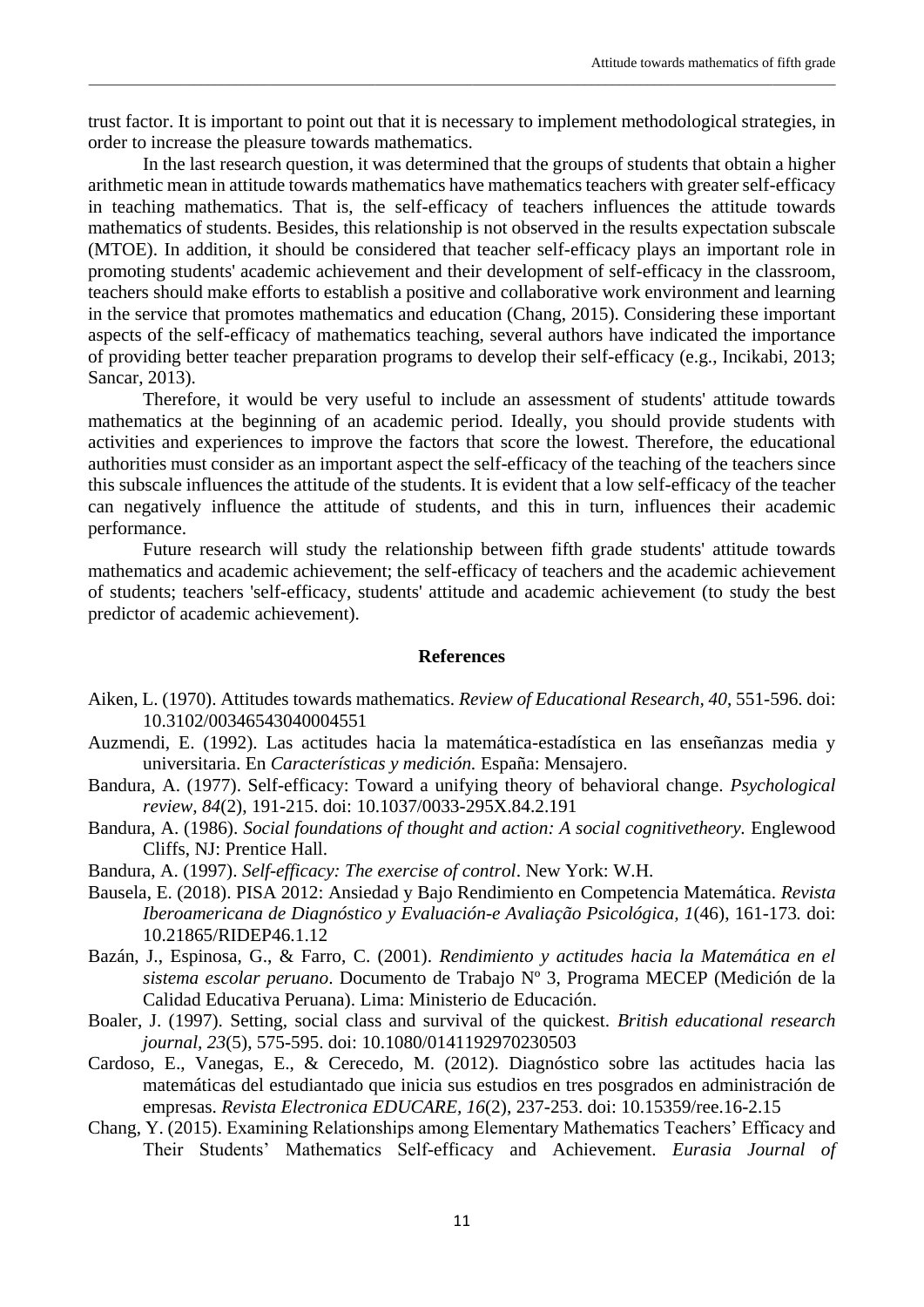*Mathematics, Science and Technology Education, 11*(6), 1307-1320. doi: 10.12973/eurasia.2015.1387a

Charalambous, C., Philippou, G., & Kyriakides, L. (2008). Tracing the development of preservice teachers' efficacy beliefs in teaching mathematics during fieldwork. *Educational Studies in Mathematics, 67*(2), 125-142.

\_\_\_\_\_\_\_\_\_\_\_\_\_\_\_\_\_\_\_\_\_\_\_\_\_\_\_\_\_\_\_\_\_\_\_\_\_\_\_\_\_\_\_\_\_\_\_\_\_\_\_\_\_\_\_\_\_\_\_\_\_\_\_\_\_\_\_\_\_\_\_\_\_\_\_\_\_\_\_\_\_\_\_\_\_\_\_\_\_\_\_\_\_\_\_\_\_\_\_\_\_\_\_\_\_\_\_

- Colomeischi, A., & Colomeischi, T. (2015). The students 'emotional life and their attitude toward mathematics learning. *Procedia-Social and Behavioral Sciences*, 180, 744-750. doi: [10.1016/j.sbspro.2015.02.192](https://doi.org/10.1016/j.sbspro.2015.02.192)
- Cronbach, L. (1951). Coefficient alpha and the internal structure of tests. *Psychometrika, 16*, 1-16.
- Cueto S., Andrade, F. & León, J. (2003). *Las actitudes de los estudiantes peruanos hacia la lectura, la escritura, la matemática y las lenguas indígenas*. Documento de Trabajo Nº 44. Lima: GRADE.
- Enochs, L., & Riggs. I. (1990). Further development of an elementary science teaching efficacy belief instrument: A preservice elementary scale. *School Science and Mathematics*, *90*, 695-706. doi: 10.1111/j.1949-8594.1990.tb12048.x
- Enochs, L., Smith, P., & Huinker, D. (2000). Establishing factorial validity of the mathematics teaching efficacy beliefs instrument. *School Science and Mathematics, 100*(4), 194-202. doi: [10.1111/j.1949-8594.2000.tb17256.x](https://doi.org/10.1111/j.1949-8594.2000.tb17256.x)
- Fennema, E., & Sherman, J. (1976). Fennema-Sherman mathematics attitudes scales: Instruments designed to measure attitudes toward the learning of mathematics by females and males. *Journal for research in Mathematics Education, 7*(5), 324-326.
- Figueroa, S., Perez, A., Baccelli, S., Prieto, G., Moler, E., & Argentina, P. (2012). Actitudes hacia la estadística en estudiantes de ingeniería. *Premisa, 52*, 37-49.
- Flores, W., & Auzmendi, E. (2018). Actitudes hacia las matemáticas en la enseñanza universitaria y su relación con las variables género y etnia. *Profesorado*, *Revista de Currículum y Formación del Profesorado*, *22*(3), 231-251. doi: [10.30827/profesorado.v22i3.8000](https://doi.org/10.30827/profesorado.v22i3.8000)
- García, J., Martínez, M., & Inglés, C. (2013). ¿Cómo se relaciona la ansiedad escolar con el rendimiento académico? *Revista Iberoamericana de Psicología y Salud, 4*(1), 63-76.
- George, D., & Mallery, P. (2003). *SPSS for Windows step by step: A simple guide and reference. 11.0 update* (4th ed.). Boston: Allyn & Bacon*.*
- Goddard, R., Hoy, W., & Woolfolk, A. (2004). Collective efficacy beliefs: Theore developments, empirical evidence, and future directions*. Educational researcher, 33*(3), 3-13. doi: [10.3102/0013189X033003003](https://doi.org/10.3102%2F0013189X033003003)
- Hassan, A. & Hassan, T. (2012). Science teaching self-efficacy and outcome expectancy beliefs of secondary school teachers in UAE. *International Journal for Research in Education, 32*, 1- 22.
- Hourigan, M., & Leavy, A. M. (2019). The influence of entry route to teaching on Irish pre-service primary teachers' attitudes towards mathematics. *Journal of Further and Higher Education, 43*(7), 869-883. doi: [10.1080/0309877X.2017.1420148](https://doi.org/10.1080/0309877X.2017.1420148)
- Incikabi, L. (2013). Teacher candidates'efficacy beliefs in mathematics: Play-generated curriculum instruction. *Eurasia Journal of Mathematics, Science, & Technology Education, 9*(2), 167- 176. doi: 10.12973/eurasia.2013.927a
- Kim, C., Park, S. W., & Cozart, J. (2014). Affective and motivational factors of learning in online mathematics courses. *British Journal of Educational Technology*, 45(1), 171-185. doi: [10.1111/j.1467-8535.2012.01382.x](https://doi.org/10.1111/j.1467-8535.2012.01382.x)
- Liu, C., Jack, B., & Chiu, H. (2007). Taiwan elementary teachers' views of science teaching selfefficacy and outcome expectations. *International Journal of Science and Mathematics Education*, *6*(1), 19-35. doi: 10.1007/s10763-006-9065-4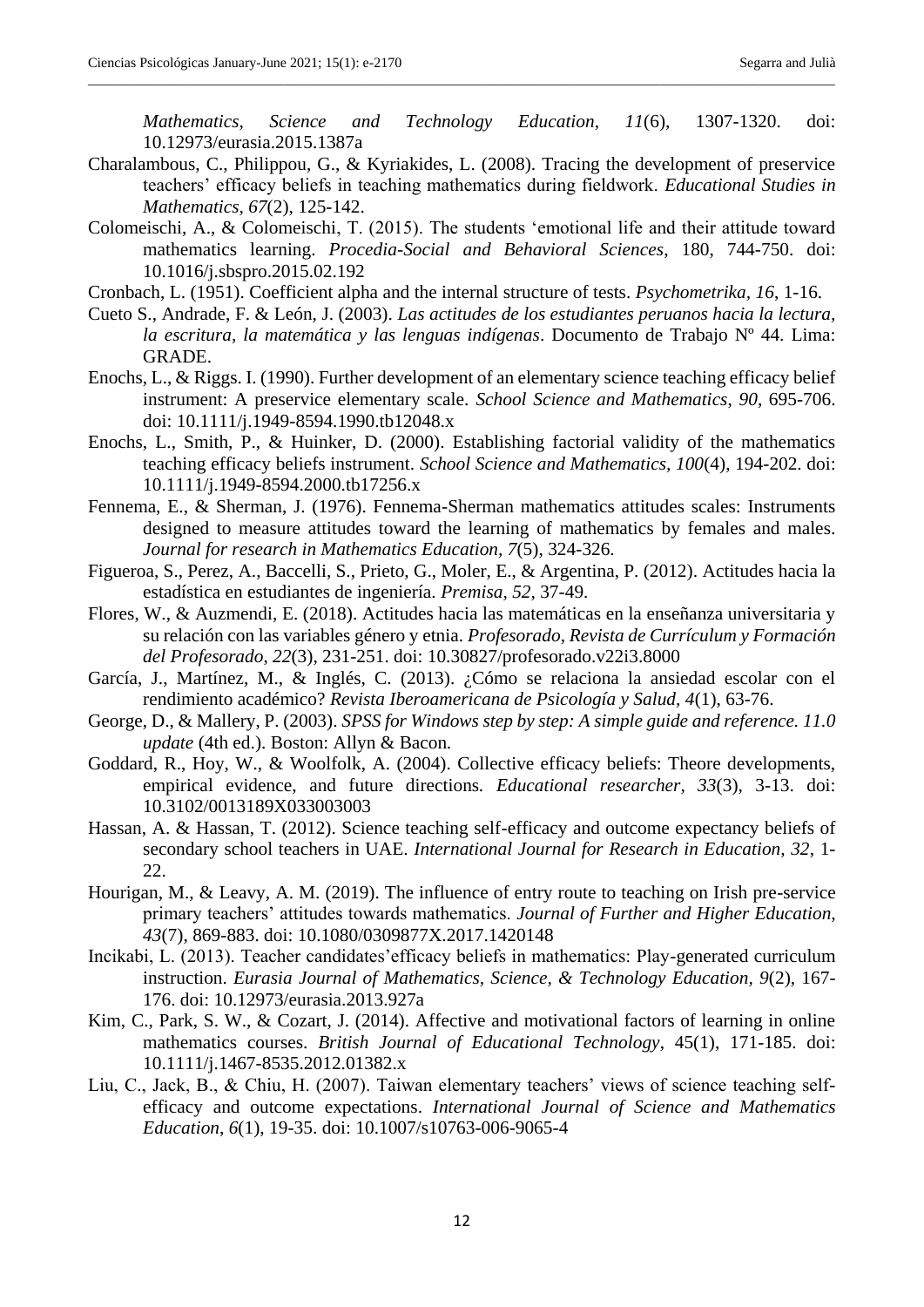Ma, X., & Kishor, N. (1997). Assessing the Relationship Between Attitude Toward Mathematics and Achievement in Mathematics: A Meta-Analysis. *Journal for Research in Mathematics Education, 28*(1), 26-47. doi: 10.2307/749662

\_\_\_\_\_\_\_\_\_\_\_\_\_\_\_\_\_\_\_\_\_\_\_\_\_\_\_\_\_\_\_\_\_\_\_\_\_\_\_\_\_\_\_\_\_\_\_\_\_\_\_\_\_\_\_\_\_\_\_\_\_\_\_\_\_\_\_\_\_\_\_\_\_\_\_\_\_\_\_\_\_\_\_\_\_\_\_\_\_\_\_\_\_\_\_\_\_\_\_\_\_\_\_\_\_\_\_

- Michaluk, L., Stoiko, R., Stewart, G., & Stewart, J. (2018). Beliefs and Attitudes about Science and Mathematics in Pre-Service Elementary Teachers, STEM, and Non STEM Majors in Undergraduate Physics Courses. *Journal of Science Education and Technology*, *27*(2), 99- 113.
- Mohamed, L. & Waheed, H. (2011). Secondary students' attitude towards mathematics in a selected school of Maldives. *International Journal of humanities and social science, 1*(15), 277-281.
- Neale, D. (1969). The role of attitudes in learning mathematics. *The Arithmetic Teacher, 16*(8), 631- 640.
- Nicolaidou, M., & Philippou, G. (2003). Attitudes towards mathematics, self-efficacy and achievement in problem solving. En M. A. Mariotti (Ed.), *European Research in Mathematics Education III* (pp.1-11). Italy: University of Pisa.
- Recber, S., Isiksal, M., & Koç, Y. (2018). Investigating self-efficacy, anxiety, attitudes and mathematics achievement regarding gender and school type. *Annals of Psychology, 34*(1), 41- 51. doi: 10.6018/analesps.34.1.229571
- Salaya, A. (2006). La actitud hacia las matemáticas y el rendimiento académico. *Revista Memorias*, *7*(1), 53-62.
- Sancar, H. (2013). Effects of video-supported expertise-based training (XBT) on preservice science teachers'self-efficacy beliefs. *Eurasia Journal of Mathematics, Science, & Technology Education, 9*(2), 131-141. doi: 10.12973/eurasia.2013.924a
- Schunk, D. H. (1991). Self-efficacy and academic motivation. *Educational psychologist*, *26*(3-4), 207-231. doi: [10.1080/00461520.1991.9653133](https://doi.org/10.1080/00461520.1991.9653133)
- Segarra, J., & Julià, C. (2020). Mathematics Teaching Self-Efficacy and Outcome Expectancy of Pre-Service and In-Service Primary Education Teachers. *Acta Scientiae*, 22(6). doi: 10.17648/acta.scientiae.6049
- Shahid, F. & Ullah, S. (2008). Students' attitude towards mathematics. *Pakistan Economic and Social Review*, *46*(1), 75-83.
- Swars, S., Daane, C., & Giesen, J. (2006). Mathematics anxiety and mathematics teacher efficacy: What is the relationship in elementary preservice teachers? *School Science and Mathematics*, *106*(7), 306-315. doi: 10.1111/j.1949-8594.2006.tb17921.x
- Swars, S., Hart, L., Smith, S., Smith, M., & Tolar, T. (2007). A longitudinal study of elementary preservice teachers' mathematics beliefs and content knowledge. *School Science and Mathematics, 107*(8), 325-335. doi: [10.1111/j.1949-8594.2007.tb17797.x](https://doi.org/10.1111/j.1949-8594.2007.tb17797.x)
- Takunyaci, M., & Takunyaci, M. (2014). Preschool teachers' mathematics teaching efficacy belief. *Procedia-Social and Behavioral Sciences*, *152*, 673-678. doi: [10.1016/j.sbspro.2014.09.261](https://doi.org/10.1016/j.sbspro.2014.09.261)
- Tezer, M., & Karasel, N. (2010). Attitudes of primary school 2nd and 3rd grade students towards mathematics course. *Procedia-Social and Behavioral Sciences, 2*(2), 5808-5812. doi: [10.1016/j.sbspro.2010.03.947](https://doi.org/10.1016/j.sbspro.2010.03.947)
- Ursini, S. & Sánchez, J. (2019). Actitudes hacia las matemáticas. Qué son. Cómo se miden. Cómo se evalúan. Cómo se modifican. Ciudad de México, México: UNAM, FES Zaragoza.
- Ursini, S., & Sánchez, G. (2008). Gender, technology and attitude towards mathematics: a comparative longitudinal study with Mexican students. *ZDM, 40*(4), 559-577.
- Zan, R., & Di Martino, P. (2007). Attitude toward mathematics: Overcoming the positive/negative dichotomy. *The Montana Mathematics Enthusiast, 3*(1), 157-168.